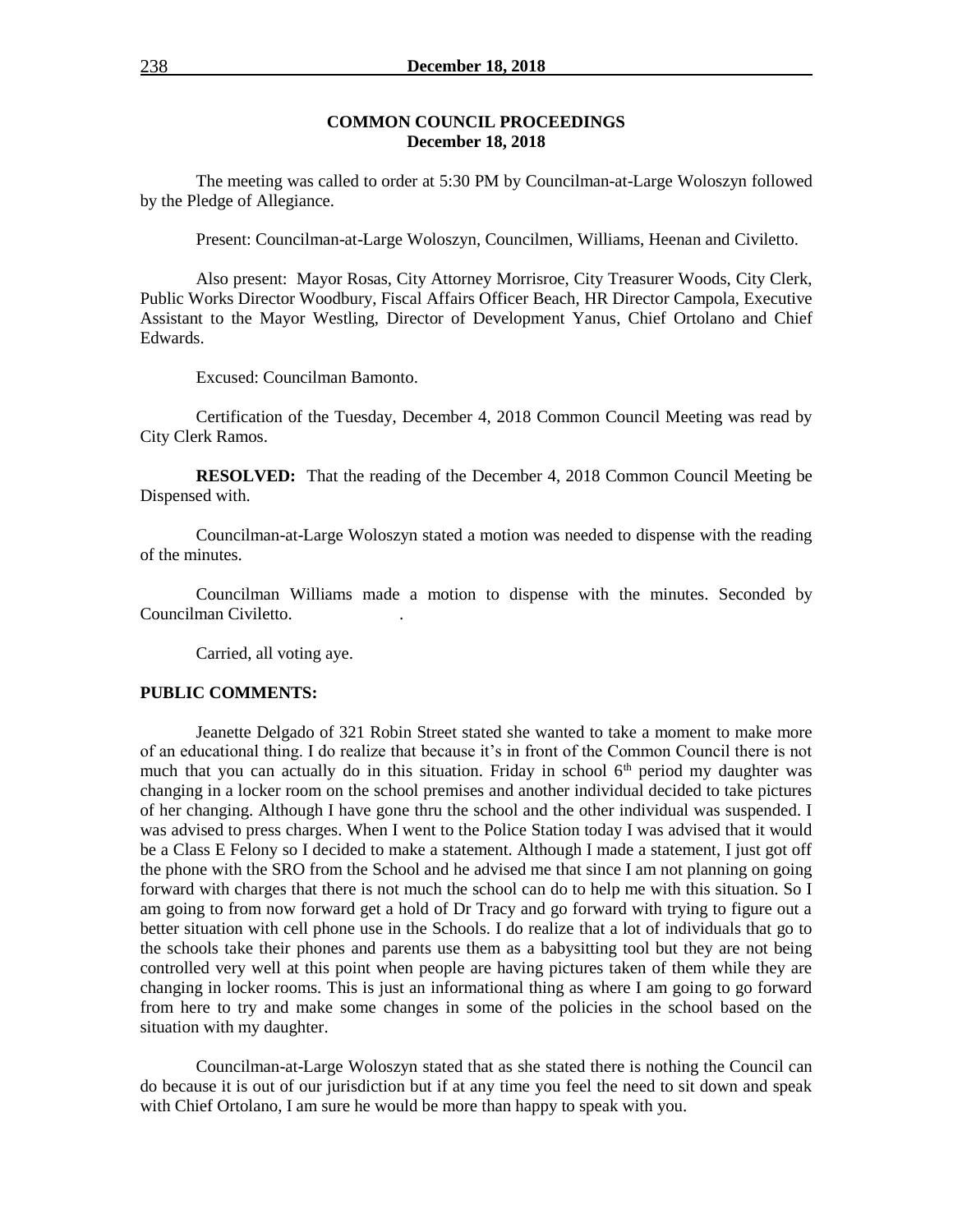#### **COMMUNICATIONS FROM THE MAYOR INCLUDING DISAPPROVAL MESSAGES:**

Mayor Rosas stated that Governor Cuomo announced the 2018 consolidated funding application awards. I am happy to announce that the City of Dunkirk has been awarded 3 grant projects. The first one is in the amount of \$225,000 towards the Great Lakes Grand Prix boat races. This is part of the I Love New York Campaign. I am very proud of our Development team, they put together a really good proposal and it appears now that we will be included in the I Love New York Campaign. This amount is for 2 years and we look forward to continuing that funding support thru the state. Second a grant for \$500,000, this is not actually for the City it is for the Developers of our hotel project. This is towards the Dunkirk Windgate and Recreation Center Project which will feature a new 83 room Nationally Branded Hotel, Restaurant, Distillery, Beer Garden, Swimming pool and outdoor Recreation Center. Both facilitating the existing tourist experiences and attracting new tourists in Chautauqua County. We did contact the Developer today and he will be moving forward with this project. The third one is in the amount of \$73,155 to Chautauqua County in partnership with City of Dunkirk, Village of Silver Creek, Towns of Hanover and Westfield and the Chautauqua Watershed Conservancy to install 5 ADA Accessible Kayak launches. The Seel Street project is pretty much completed now. We are very proud to have completed that project. There were some infrastructure things that were done there, water lines and bringing fire protection to these residents who did not having any fire protection as well as the paving of the road. I would also like to announce that the LED project that we have been working on for almost 2 years now is finally going to implementation. We signed the contract yesterday. This is a project that is being funded also with funds from New York State. We are very proud to be the municipality starting this type of a project in New York State. New York State is looking at this project as a model for other municipalities across the state, so they are monitoring the progress of this project. The President of LED Solutions Steve Holtz is here to present an incentive check to the City of Dunkirk in the amount of \$100,000.

President of LED Solutions Steve Holtz stated Mayor Wilfred Rosas and LED Energy Solutions are pleased to have formed a partnership to provide energy and cost efficient lighting throughout the City of Dunkirk facilities and along our streets. The City of Dunkirk has taken a lead role in becoming a "cleaner & greener" community. This partnership was begun almost two years ago and as a result many thousands of dollars will be saved. Additionally, there will be no money being paid out of the City coffers for this enhancement. The thousands of dollars in savings will actually pay for the project without hurting the taxpayers. The initial interest rate for this project was 2.99%. However through the negotiation efforts of Mayor Wilfred Rosas, the interest rate was reduced to zero.

Mayor Rosas presented a Proclamation to Gary and Patty Damico proclaiming December 18, 2018 as Gary & Patty Damico Day in the City of Dunkirk, New York.

#### **COMMUNICATIONS FROM THE PUBLIC AND PETITIONS:**

Notice of Claim from Michele Crockett for damages caused when she allegedly fell at the City Pier on August 11, 2018.

Councilman-at-Large Woloszyn advised that a motion was needed to refer to the law department.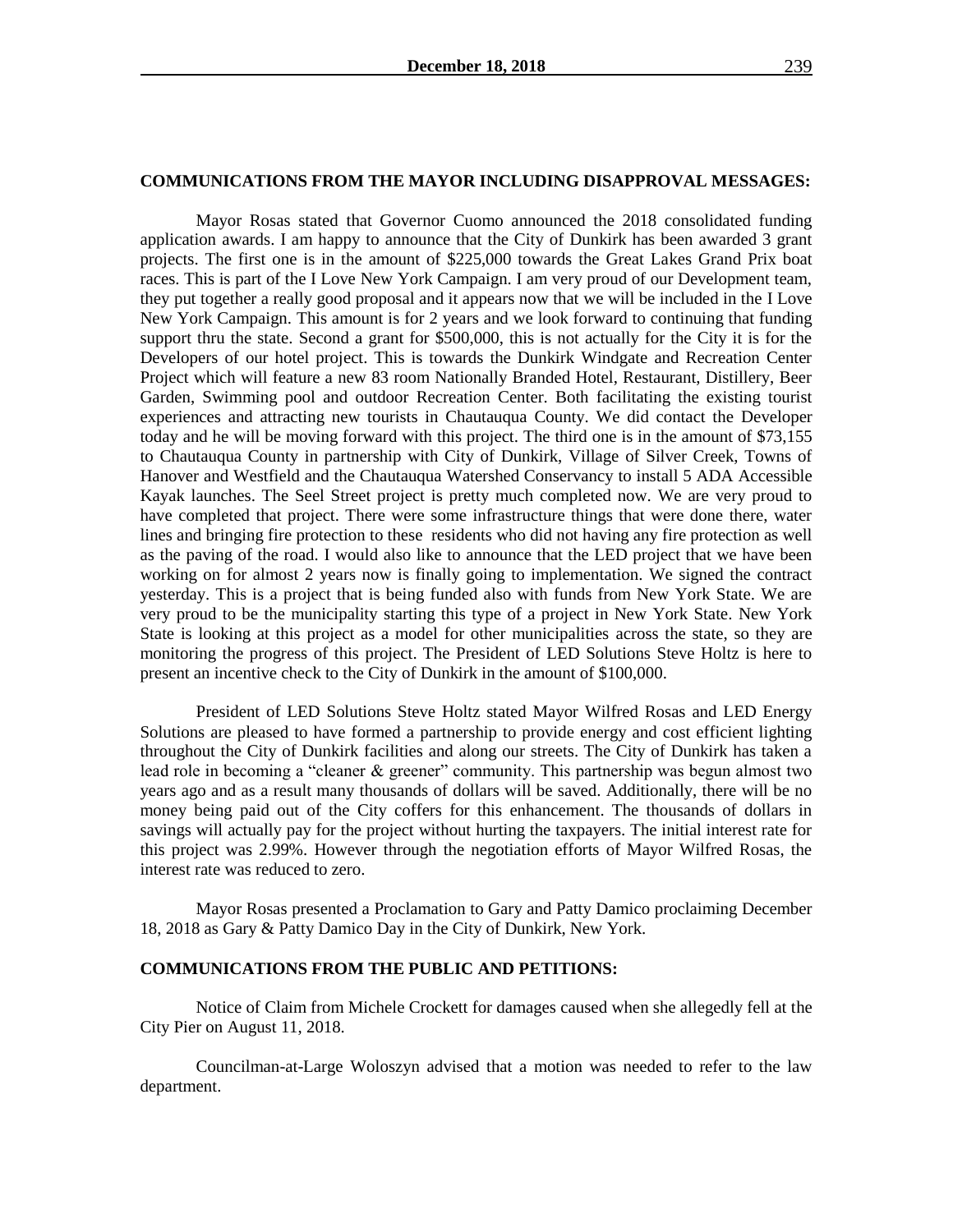Councilman Williams made a motion. Seconded by Councilman Civiletto.

Carried, all voting aye.

Request from the Juneteenth 2019 Celebration Committee to use Memorial Park on June  $15<sup>th</sup>$  &  $16<sup>th</sup>$ , 2019 for the Annual Juneteenth Celebration. Also requesting assistance from The City Fire Department & Police Department and for a monetary donation toward the cost of Juneteenth from the City of Dunkirk.

Councilman-at-Large Woloszyn stated a motion was needed to refer to the appropriate department and approve subject to appropriate insurances and usual conditions.

Councilman Williams made a motion. Seconded by Councilman Civiletto.

Carried, all voting aye.

### **REPORTS OF STANDING COMMITTEES, BOARDS AND COMMISSIONS:**

Councilman Williams inquired to DPW Director Woodbury about pothole on Doughty Street between Roberts and Townsend there are some pretty large potholes there. Are the blacktop plants still open or can we can we get some type of fill there. The light at Second and Roberts is that programmed. On West Green Street in front of house 29 in the Street, I got a complaint that there is water that sits there when it rains and I drove by and I didn't feel a bump in the road but I did notice that in the Street there were a lot of cracks to the pavement probably caused from the water sitting there. East Cedar Street the millings from leaf pick up have been spread all over on the Street, residents were wondering if the Street sweeper could go and clean it up. The next DPW committee meeting will be the day after Christmas. The City Council will be on WDOE viewpoints this Thursday at 8:45am. Also inquired to the Building Inspectors Office on Moffatt Street there is a house there that has a garage that has a lot of cars that some are up on blocks and have been for a while some that don't have license plates, if someone could go by and check it out. Have we received anything yet on solar and wind, I know we did some type of report that we put in if you could check on it. There is also a fire hydrant with a bag over it on Margay St.

DPW Director Woodbury stated that they are looking for a plant that is open; we will get that one way or another. The City Electrician will be getting trained within a few weeks on programming and that will be the first one he does. DPW Director stated he will look into West Green Street and East Cedar Street. I will also get an update on the solar and wind. In the First Ward you have two new fire hydrants on Stegelske that are being activated this week. We got those as part of the water line for Athenex. Those two hydrants test out to be AA hydrants. They will be painted blue caps on a highest rating of a fire hydrant. The fire hydrants on Seel Street went from Class D which is unusable also to Class AA hydrants above 1500 gallons per minute in fire protection for that residential area. We also got 4 additional hydrants in the second ward on Willow as part of the North County Water District and those also tested out.

Councilman Heenan inquired to DPW Director Woodbury about windows for the dog shelter and state that he believes that the work on Seel Street was done in a very timely fashion, when should the residents expect this to be complete. Also inquired to City Attorney Morrisroe for an explanation regarding a Resolution that residents were supposed to be able to vote on at the November 6, 2018 general election to change the Common Council term from 2 years to 4 years. I know that didn't happen and I was curious why it didn't happen. Will this Resolution because of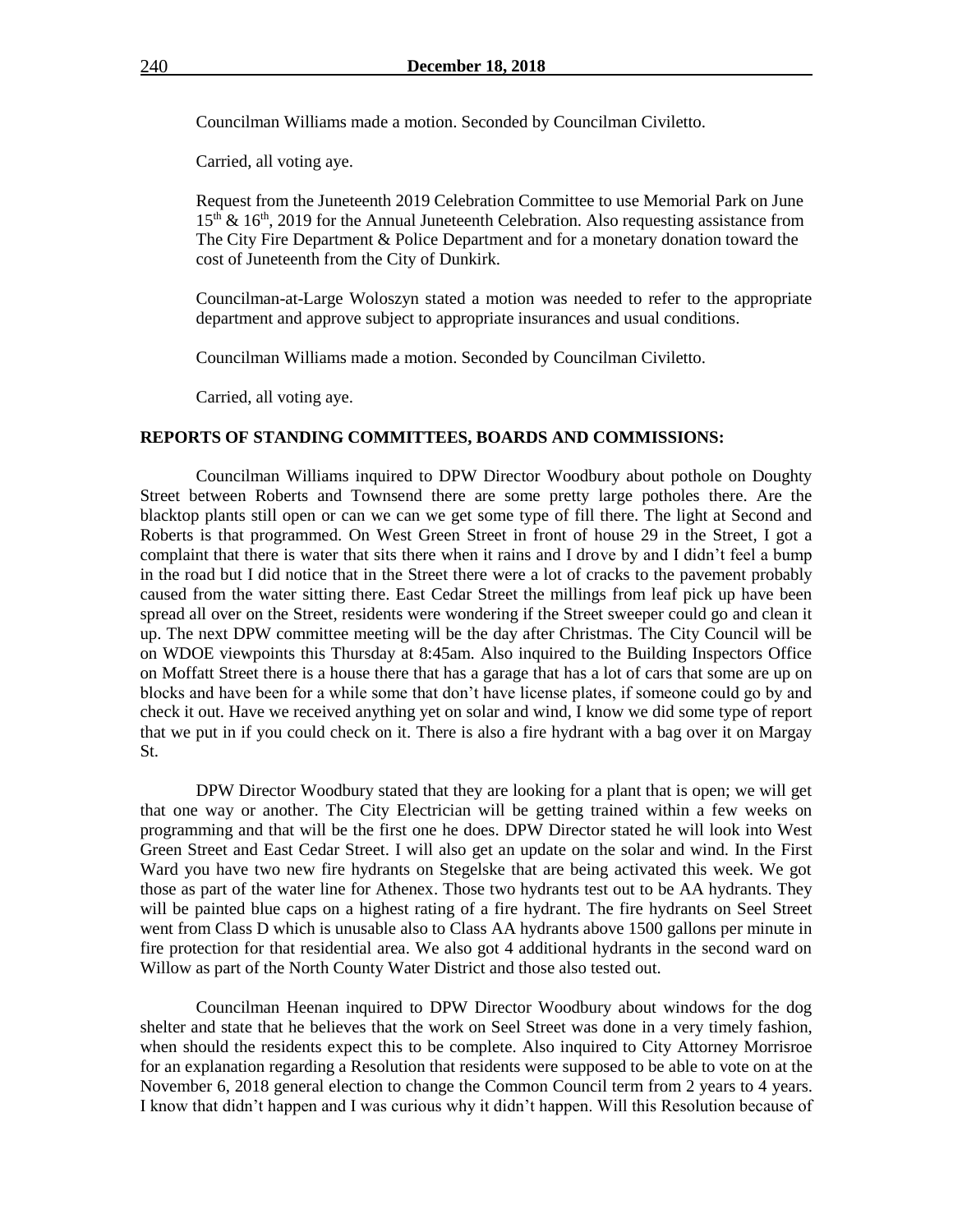the date in it need to come before council again and have another public hearing. My question would be what we do with the Resolution that says 2018.

DPW Director Woodbury stated that they were able to find some windows in stock that were for a project from a decade or so ago. They were surplus and the Mayors impact team will be installing those at the dog shelter. As far as the project on Seel Street they will clean up what they can after the Holidays, the connections to the houses will be done in the spring. The Mayor and I thought it was important to get the fire protection to that area first. We got that done right after we got the easement from National Grid to make the connection to the area that we worked in. The layer of pavement on there is the base layer there will be a cover layer on top of that as well.

City Attorney Morrisroe stated that we held off because it wasn't a City election cycle year, we thought we would get a better response if it was a City election as part of the election cycle so that's why we held off until 2019 to put that on the ballot and the Resolution can be amended.

Councilman Civiletto thanked Mr and Mrs Damico as a member of City Council and the Rotary Club. Rotary always appreciated your help on Thanksgiving getting together a lot of packages for underprivileged people throughout the city that we delivered. You are going to be missed by Rotary and the City. Thank you very much for all of your work. Public Safety Committee decided at their last meeting to hold meetings every other month the second Wednesday at 4:00pm. Also, inquired to Marsha Beach there have been some concerns about potentially losing NRG taxes in the next three years potentially. Are there any projects in the works that would maybe make up for these potential losses in the future.

Fiscal Affairs Office Beach stated that there is a twofold answer for that; I know that with NRG the Mayor has been working with officials in Albany, The Governor, The Senator and locally with our County Executive. Long before NRG even announced they weren't going to reopen they were already brainstorming and trying to decide what we are going to do if they change their mind. We received Appalachians Region Grant to study that property for possible repurposing. The most important thing the Mayor had the foresight to do was to designate it as a BOA property (Brownfield Opportunities Area) and that really is just huge for any potential developer that might want to repurpose that because of course they can apply to the Federal Government to get funds to clean up any potential contamination there. The City has been doing all kinds of things to start to save money. We don't know that we are going to lose that transitional aid, we are operating like we will perhaps lose it but there is nothing to say that we will. The Mayor has been keeping with his contacts in Albany and trying to continue that aid at some rate until we can get it repurposed. The LED project alone the savings of \$250,000 per year, we will be saving that each and every year, not just one year. The North County Water District we have been selling water already and that could build up to possibly \$500,000 per year, so right there is \$750,000 that we are going to be adding in revenue and of course decreasing expenses. When the two major projects are finishes, repairs and maintenance is going to go down. Randy had presented to us at a Finance Meeting that our chemical costs were going to go down substantially. We are already looking at close to one million dollars in savings and we're just getting started. We are just beginning to make sure we have any potential loss covered. We have made a great start and we will keep going.

Councilman Heenan inquired to City Attorney Morrisroe who gave the authority to overrule the date we had as Council, November 6, 2018 election cycle. You used the term we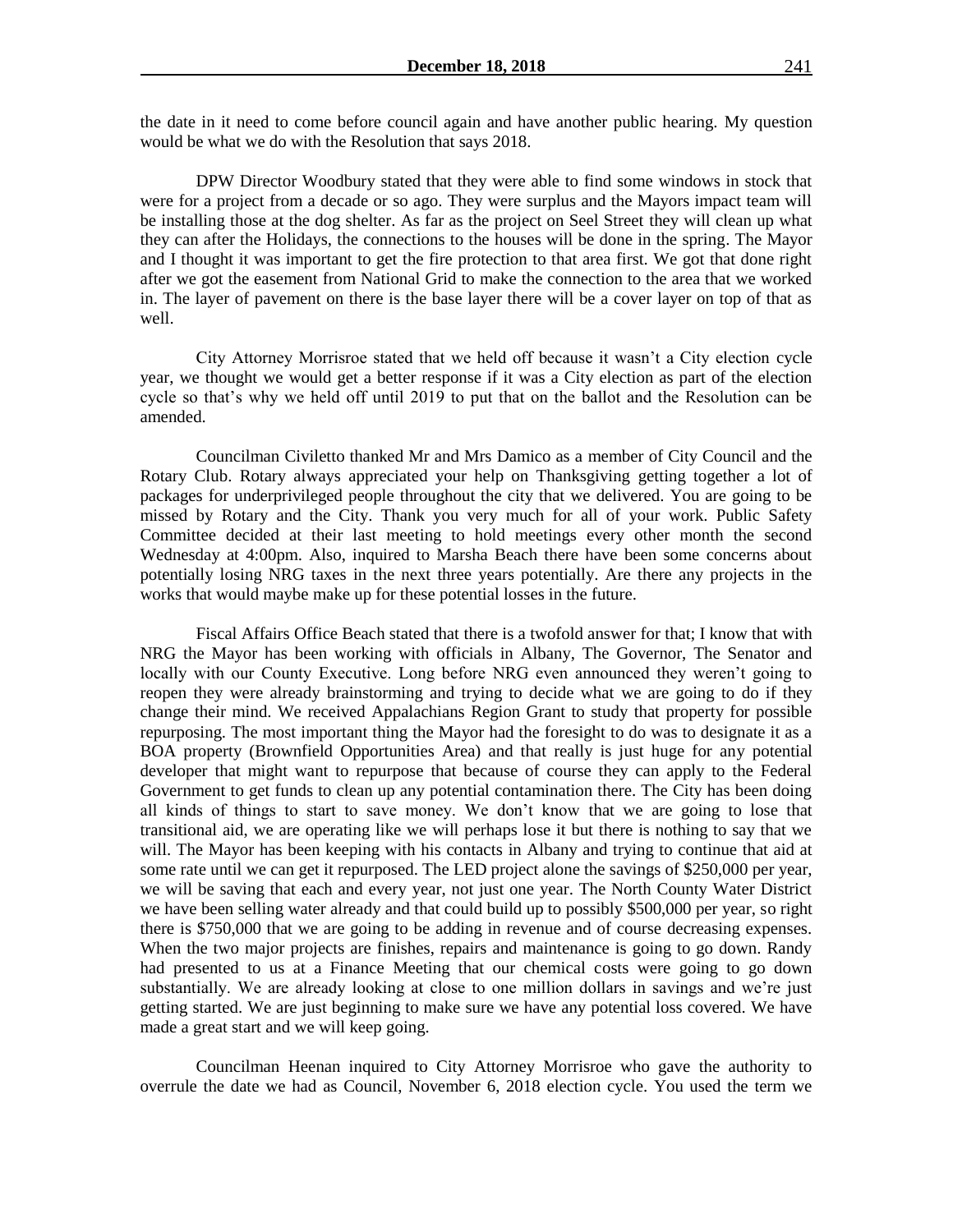decided to do it next year because thought it would be better. Also stated that he was here when the Resolution passed.

City Attorney Morrisroe stated that the conversation was with the Election Commissioner. The Administration decided and some of the Council members. We can do a retroactive Resolution at the Council meeting and if Council votes on it we can retroactively approve moving it to 2019.

Mayor Rosas stated that he has been privy to some of the information on this issue and I can tell you that both sponsors of that Resolution were contacted and informed of what they wanted and they agreed that what they wanted was what the outcome turned out to be. Unfortunately Councilman Heenan was not here when that Resolution was actually passed.

Councilman-at-Large Woloszyn stated there is a Finance Meeting at 4:00pm on Thursday and thanked the Damico's for their service to The City of Dunkirk and everyone.

#### **UNFINISHED BUSINESS:**

None

# **PREFILED RESOLUTIONS:**

#### **RESOLUTION #116-2018 December 18, 2018**

### **BY: ENTIRE COUNCIL**

# **AUTHORIZING AGREEMENT TO PROVIDE DRUG/ALCOHOL TESTING (LANGFORD TESTING AND CONSULTING)**

**WHEREAS,** the Department of Transportation (DOT) requires standard random selection drug testing for employees possessing a CDL license; and

**WHEREAS,** the City utilizes a pre-employment screening protocol for various employees; and

**WHEREAS,** the DOT requires written reports regarding the City's compliance with such drug testing requirements; and

**WHEREAS,** the City has obtained quotes from three vendors and has undertaken a vendor comparison which provides that Langford Testing and Consulting can provide the required services in a good and workmanlike manner at the lowest cost; now, therefore, be it

**RESOLVED,** the Mayor is authorized and directed to enter into an agreement with **Langford Testing and Consulting**, 52 Berry Road, Fredonia, New York 14063, for the administration of the required drug/alcohol testing program for 2019, including providing compliance with Department of Transportation requirements.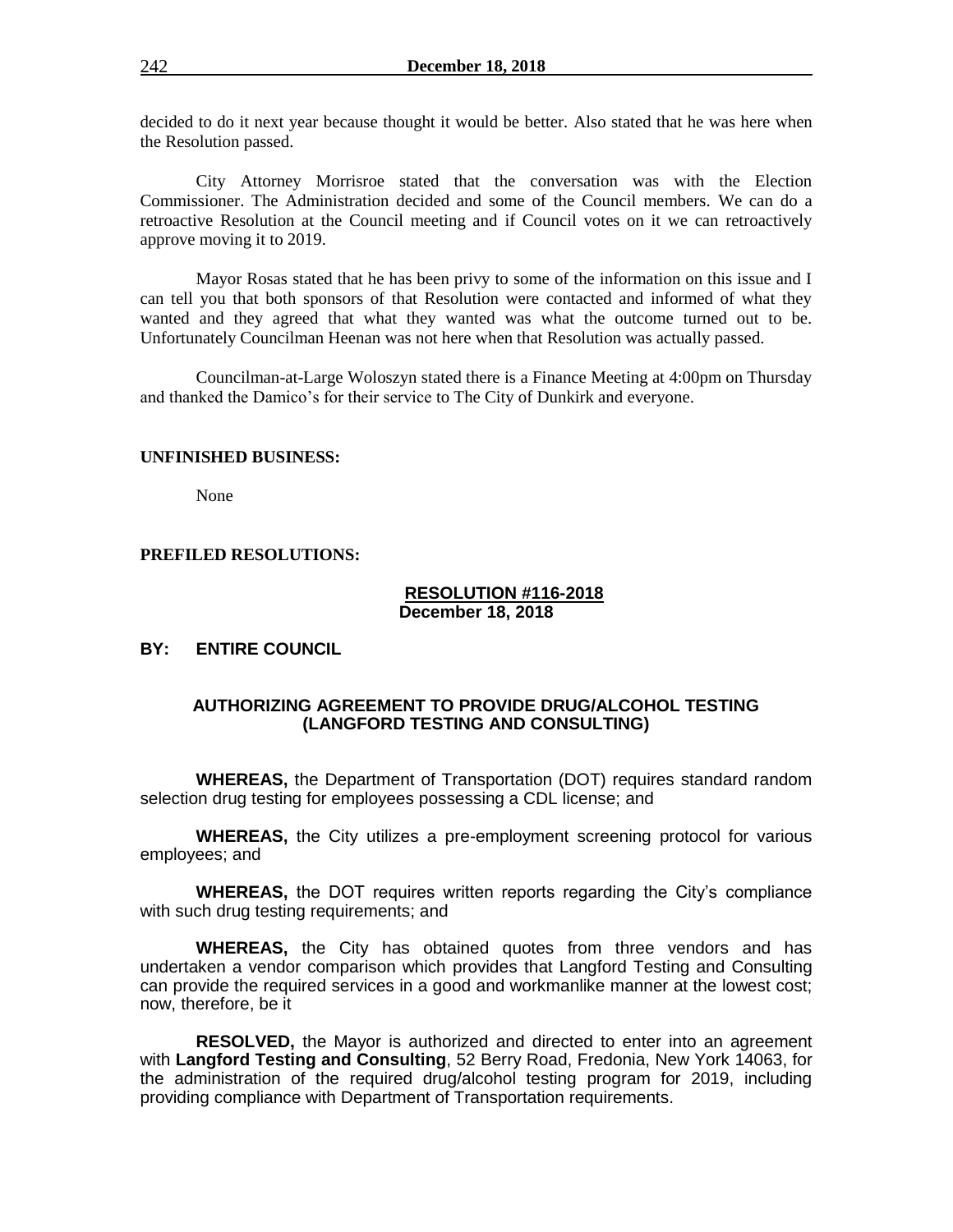Carried, all voting aye.

### **RESOLUTION #117-2018 December 18, 2018**

# **BY: THE ENTIRE COUNCIL**

# **AUTHORIZING INFORMATION TECHNOLOGY SERVICES AGREEMENT (DFT Communications)**

**WHEREAS,** the City of Dunkirk and its departments have, on a regular basis, the need for professional computer and information technology services; and

**WHEREAS,** it would be in the best interest of the City to contract for such services; and

**WHEREAS,** the City has, after requesting and reviewing proposals for qualifications, utilized the services of DFT Communications for such services; and

**WHEREAS, DFT Communications** is ready, willing and able to continue to provide such services to and on behalf of the City, in a good and workmanlike manner, and is being recommended for approval; now, therefore, be it

**RESOLVED,** that the Mayor is directed and authorized to execute any and all agreements necessary to engage the services of **DFT Communications,** 40 Temple Street, Fredonia, New York 14063, as an independent contractor to provide independent computer and information technology services for the City for the period January 1, 2019 through December 31, 2019, at the cost of Seven Hundred Ninety Five Dollars and Zero Cents (\$795.00) per month, included in this contract is the installation of a police recorder and VPN system and the lease of the VPN system, the installation fees are one time charge of Three Thousand One Hundred Fifty Dollars and Zero Cents (\$3150.00); and, be it finally

**RESOLVED,** that the payments for such services be made from Account No. 001-1680-4036 (Contracted Services).

Carried, all voting aye.

# **RESOLUTION #118-2018 December 18, 2018**

# **BY: ENTIRE COUNCIL**

# **AUTHORIZING CHANGE FOR FIRST JANUARY 2019 COMMON COUNCIL MEETING**